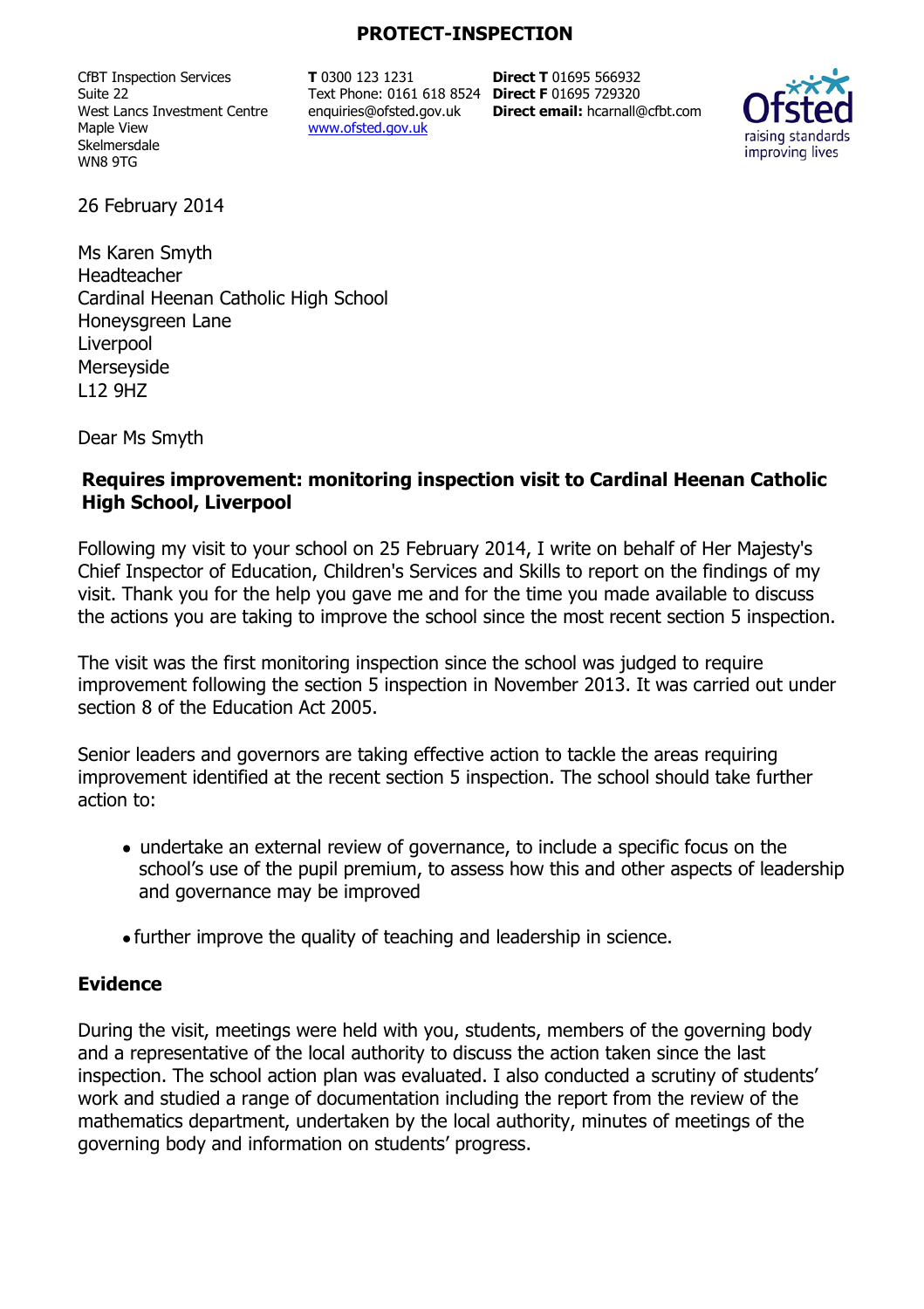# **Context**

Since the previous inspection, the acting headteacher has been appointed as substantive headteacher. In addition, a teacher, new to the school, has been appointed to take charge of Key Stage 4 mathematics, with effect from next term. Governors have decided to allocate responsibility for oversight of the use of the pupil premium funding to a member of the governing body with financial expertise.

# **Main findings**

Since the previous inspection, the governing body has ended many months of uncertainty at leadership level by appointing you, a frank and determined headteacher. You now have the authority to implement the changes necessary in a school that has for some time drifted without clear direction; you have set about the challenge of turning this school around with gusto, passion and verve.

As headteacher, you have an accurate view of the school's strengths and weaknesses and have begun to tackle head-on the obstacles that still stand in the way of the school quickly becoming good. The post-inspection action plan is uncomplicated, realistic and appropriate. It should be improved further by breaking down the success criteria into manageable 'chunks' so that it is clear precisely what should have been achieved, and by when, especially in terms of students' progress.

The governing body has gone through a period of change. In response to the inspection, governors have created a mathematics working party to oversee improvements in this subject. Governors spoken to during the visit felt that, in the past, they were not always given accurate information from school leaders regarding students' progress and the use and impact of the pupil premium funding.

The school has improved its procedures for tracking students' progress, providing timely and accurate information that quickly identifies when students fall behind. This information is used to hold teachers to account for the progress of students in their classes and expectations have been raised as to their duty to put things right. Information on students' progress is shared with all relevant parties across the school so that it is now much clearer which students are underachieving and in which subjects. As a result, there is a more cohesive approach to raising achievement. Most staff have responded well to this culture of accountability, although a minority remain reluctant to accept that they have responsibility for the rate of progress students make in their classes.

During my visit, information provided by the school showed that students' progress in English is improving apace. However, students' progress in mathematics still trails behind that in English, which is why senior leaders have acted quickly to strengthen the mathematics team with a new appointment from next term. This teacher will have direct responsibility for improving students' progress in mathematics in Key Stage 4.

School leaders have identified, and have started to tackle, weaknesses in science. Long term sickness has blighted this department and the school has been dependent on a succession of temporary teachers in this subject. Students spoken to during the visit confirmed this view; they are frustrated by the fact that topics are repeated or remain unfinished. This is because leadership in science has not in the past been rigorous in checking up on the